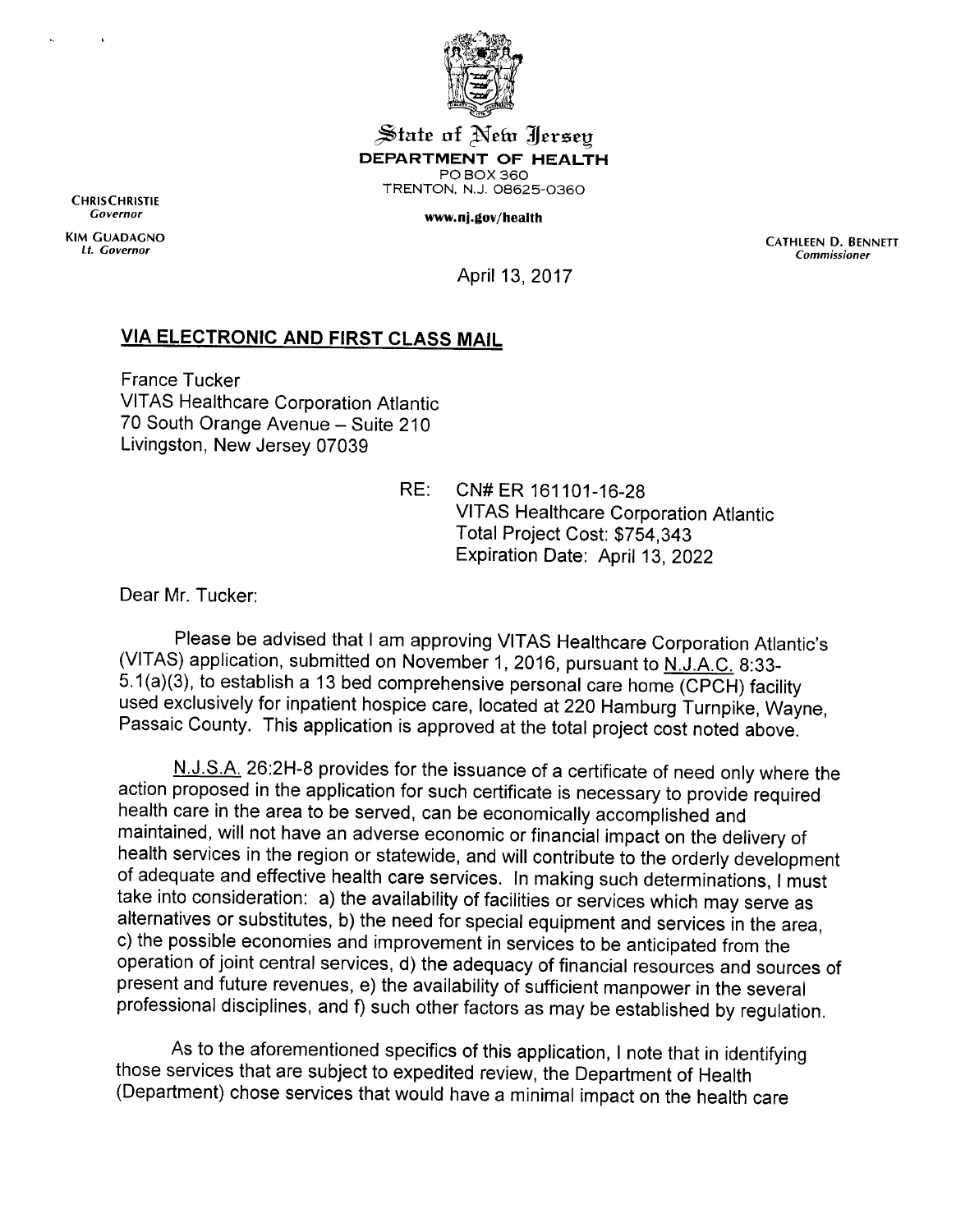VITAS Healthcare Corporation Atlantic CN#ER 161101-16-28 Page 2

system as a whole and, therefore, for which a statistical bed need methodology would not be necessary. The services in this application are subject to expedited review pursuant to N.J.A.C. 8:33-5.1(a)(3) and, therefore, a statistical bed need methodology is not required. I believe that the criterion regarding the availability of facilities or services which may serve as alternatives or substitutes is not applicable inasmuch as the services in this application will have a minimal impact on the health care system as a whole. The need for sufficient special equipment and services in the area does not apply as this application is for an assisted living residence, which does not require any special equipment. Based on the information provided, I do not believe that this facility will realize economies or improvements from the operation of joint central services. I believe that this project can be economically accomplished and maintained as the applicant projects a positive net income by the end of the first year of operation. I also note that while professional staff will be required to accommodate the implementation of the CPCH, I am confident that there is sufficient professional staff available in the area to meet those staffing needs.

Finally, I have taken into consideration the applicable regulations for the services subject to expedited review (i.e., N.J.A.C. 8:33-5.3 and 8:33H-1.16). I find that VITAS has provided an appropriate project description, which includes information as to the total project cost, operating costs and revenues, services affected, equipment involved, source of funds, utilization statistics, and justification for the proposed project (8:33- 5.3(a)(1)); assurance that all residents of the area, particularly the medically underserved, will have access to services (8:33-5.3(a)(2)); and documentation that it will meet appropriate licensing and construction standards (8:33-5.3(a)(3)(i)). In addition, VITAS has demonstrated a track record of substantial compliance (8:33-5.3(a)(3)(ii)).

Please be advised that this approval is limited to the proposal as presented and reviewed. The application, related correspondence, and any completeness questions and responses are incorporated and made a part of this approval. An additional review by the Department may be necessary if there is any change in scope, as defined at N.J.A.C. 8:33-3.9. However, a change in cost of an approved certificate of need is exempt from certificate of need review subject to the following:

- 1) The applicant shall file a signed certification as to the final total project cost expended for the project at the time of the application for licensure for the beds/services with the Certificate of Need and Healthcare Facility Licensure Program.
- 2) Where the total project cost exceeds the certificate of need approved total project cost and is greater than \$1,000,000, the applicant shall remit the additional certificate of need application fee due to the Certificate of Need and Healthcare Facility Licensure Program. The required additional fee shall be 0.25% of the total project cost in excess of the certificate of need approved total project cost.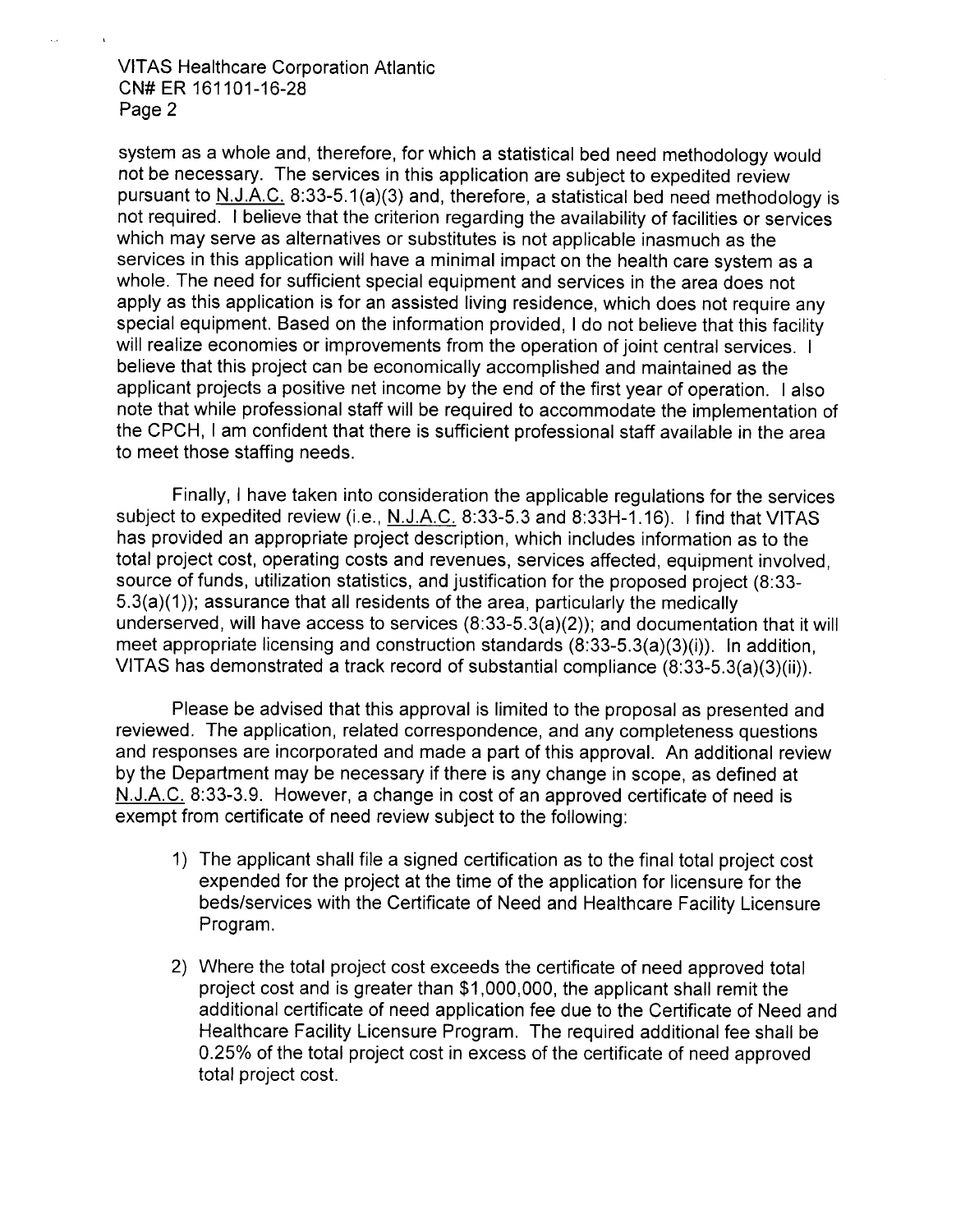## VITAS Healthcare Corporation Atlantic CN#ER 161101-16-28 Page 3

3) The Department will not issue a license for the beds/services until the additional fee is remitted in full.

*Furthermore, pursuant to N.J.S.A. 26:2H-12.16(b) and N.J.A.C. 8:36-5.1(h), a new facility that is licensed to operate an assisted living residence or comprehensive personal care home shall reserve ten percent of its total bed complement for use by Medicaid-eligible persons.* The ten percent utilization by Medicaid-eligible persons shall be met through Medicaid conversion of persons who enter the assisted living residence or comprehensive personal care home as private paying persons and subsequently become eligible for Medicaid, or through direct admission of Medicaid-eligible persons. An assisted living residence or comprehensive personal care home shall achieve this 10% utilization within three years of licensure to operate and shall maintain this level of utilization thereafter. The Department will monitor that this condition threshold is met and maintained during the duration of licensure. Please be advised that the above does not apply if these CPCH beds are used exclusively for hospice patients.

The Department, in approving this application, has relied solely on the facts and information presented to us. The Department offers no opinion as to whether the proposed ownership or business organization is in compliance with the Codey Act, Board of Medical Examiners administrative rules, or the federal anti-referral (Stark) and federal anti-kickback laws. The Department has not undertaken an independent investigation of such information. If material facts with respect to this application have not been disclosed or have been misrepresented, the Department may take appropriate administrative regulatory action to rescind the approval or refer the matter to the Office of the Attorney General.

Finally, regardless of any management agreement addressing the operation of the facility between the licensee and any other entity, the licensee is responsible for financial, operational and management control. All health services provided by the facility and the revenue generated by a facility from providing these health services are the responsibility of the licensee.

Any approval granted by this Department relates to certificate of need and/or licensing requirements and does not imply acceptance by a reimbursing entity. This letter is also not intended as an approval of any arrangement affecting reimbursement or any remuneration involving claims for health care services.

This approval is not intended to preempt in any way any municipality's authority to regulate land use within its borders and shall not be used by you to represent that the Department has made any findings or determinations relative to the use of any specific property. Please be advised that services may not commence until such time as a license has been issued by the Certificate of Need and Healthcare Facility Licensure Program to operate. A survey by Department staff may be required prior to commencing services; if such a determination is made, you will need to contact a